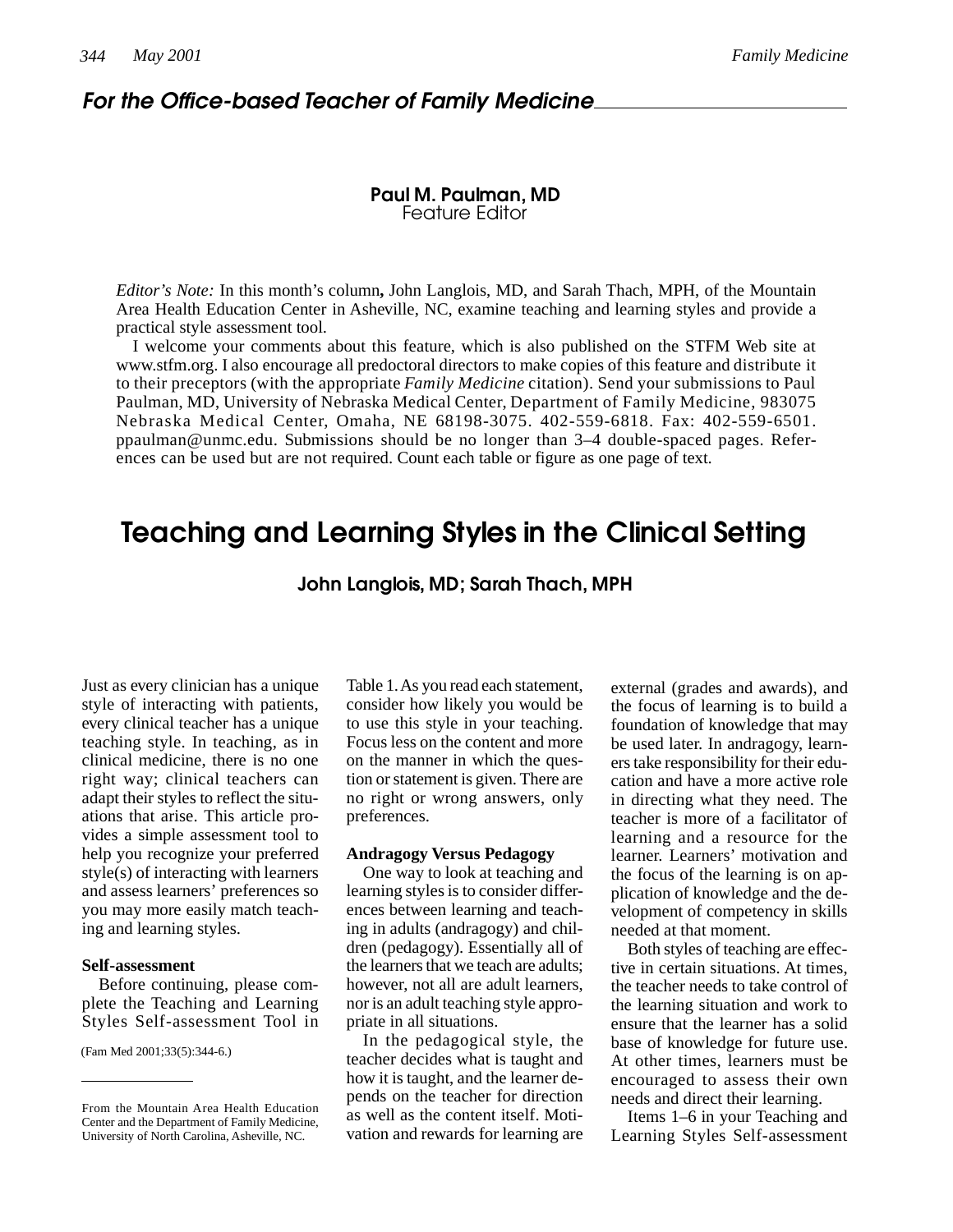#### Table 1

#### Teaching and Learning Styles Self-assessment Tool

Items 1–18 are questions or statements from a preceptor to a learner. Items 19–20 are statements made by a learner. How comfortable are you with each question or statement?

Scale: 5=very uncomfortable, 1=very comfortable

|  | 1. "We've got a few minutes now I'll give you my<br>10-minute talk on _____."                                                   | 5 4 3 2 1 | 11. "What if the X ray was normal? Would that change<br>your diagnosis?"                                                | 5 4 3 2 1 |
|--|---------------------------------------------------------------------------------------------------------------------------------|-----------|-------------------------------------------------------------------------------------------------------------------------|-----------|
|  | 2. "What are the seven causes of ______?"                                                                                       | 5 4 3 2 1 | 12. "Mr Clayton shared some difficult information about<br>his illness with you. How did that make you feel?"           | 5 4 3 2 1 |
|  | 3. " is an important and common problem. Read<br>this chapter so that you will know more about it."                             | 5 4 3 2 1 | 13. "There is a wide variety of opinions on how to approach<br>that ethical situation. What do you think you would do?" | 5 4 3 2 1 |
|  | 4. "We've got a few minutes now what would you<br>like to discuss?"                                                             | 5 4 3 2 1 | 14. "You seem to be having difficulty in dealing with this                                                              | 5 4 3 2 1 |
|  | 5. "We saw two patients with _______ today. What useful<br>things did you learn, and what questions remain?"                    | 5 4 3 2 1 | patient. What 'buttons' do you think this situation<br>might be pushing for you?"                                       |           |
|  | 6. "Look carefully at your knowledge base and your                                                                              | 5 4 3 2 1 | 15. "I'm going to watch you interview this next patient."                                                               | 5 4 3 2 1 |
|  | clinical skills, and let me know tomorrow what needs<br>improvement and how we can work on that over<br>the remaining 3 weeks." |           | 16. "Watch my technique on this patient, and I'll supervise<br>you for the next."                                       | 5 4 3 2 1 |
|  |                                                                                                                                 |           | 17. "I know you haven't done this before, but I'll be right                                                             | 5 4 3 2 1 |
|  | 7. "What is the drug of choice for _____?"                                                                                      | 5 4 3 2 1 | there to help you."                                                                                                     |           |
|  | 8. "Amoxicillin is an option for that purpose, but in my<br>experience, increasing resistance patterns have made                | 5 4 3 2 1 | 18. "You've done it before? OK. I'll watch you do it."                                                                  | 5 4 3 2 1 |
|  | trimothoprim/sulfamethoxazole a better choice."                                                                                 |           | 19. "I feel comfortable and at home very quickly in<br>new environments."                                               | 5 4 3 2 1 |
|  | 9. "How did you arrive at that diagnosis and why?"                                                                              | 5 4 3 2 1 |                                                                                                                         |           |
|  | 10. "OK. So your working diagnosis for this patient<br>is ______. What would you recommend for treatment<br>and why?"           | 5 4 3 2 1 | 20. "I enjoy being asked questions on the spur<br>of the moment."                                                       | 5 4 3 2 1 |
|  |                                                                                                                                 |           |                                                                                                                         |           |

Tool reflect variations on a pedagogic or andragogic teaching style. Items 1–3, where the teacher selects both the topic and the mode of learning or demonstrating knowledge, are teacher-centered approaches. In Item 4, the preceptor allows the learner to determine the content of teaching and implies discussion rather than a lecture—a more andragogic approach. Items 5 and 6 go one step further, asking the learner to assess what he or she has already learned about a clinical problem and determine what additional learning he or she needs.

You may notice that your answers do not fall neatly into one category. Your preferred answers may be a mixture of both styles. As

we have discussed, there is no right or wrong teaching (or learning) style, and a variety of responses can indicate flexibility and comfort in a variety of areas.

#### **Assessing Knowledge**

As a clinical preceptor, it is your task to assess and teach knowledge, attitudes, and skills.<sup>1</sup> Questioning is a primary mechanism for assessing a learner's knowledge. Quirk<sup>2</sup> defines four distinct styles of questioning and sharing information. The assertive style is teacher centered; preceptors ask direct questions and provide answers. In the suggestive style, preceptors share opinions and practical experience and suggest options to learners. The collaborative style is even more learner centered; preceptors accept and explore learners' ideas and share their experiences. In the facilitative style, the exchange extends beyond the clinical content to the feelings of learner and preceptor.

Items 7–12 of the assessment tool explore comfort with these teaching styles. Item 7 reflects the assertive style, asking for specific information. Item 8, which provides an opinion and offers experience to back it up, is a suggestive-style statement. Items 9–11 are collaborative; they explore the learner's clinical reasoning. This is a useful assessment technique in helping the teacher assess not only the learner's answer but the process by which he